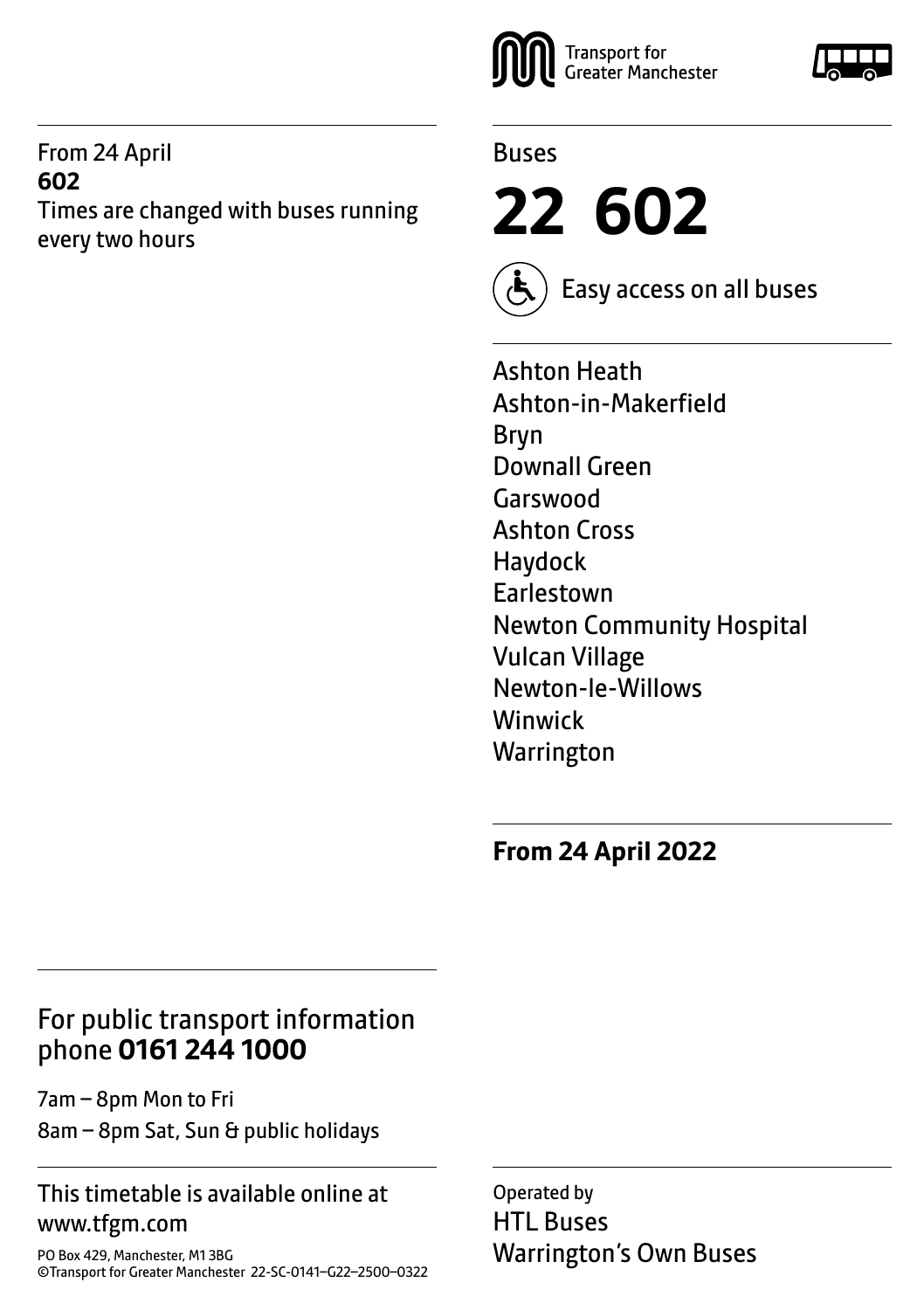# Additional information

# Alternative format

To ask for leaflets to be sent to you, or to request large print, Braille or recorded information phone 0161 244 1000 or visit www.tfgm.com

### Easy access on buses



 Journeys run with low floor buses have no steps at the entrance, making getting on and off easier. Where shown, low floor buses have a ramp for access and a dedicated space for wheelchairs and pushchairs inside the bus. The bus operator will always try to provide easy access services where these services are scheduled to run.

# Using this timetable

Timetables show the direction of travel, bus numbers and the days of the week. Main stops on the route are listed on the left. Where no time is shown against a particular stop, the bus does not stop there on that journey. Check any letters which are shown in the timetable against the key at the bottom of the page.

# Where to find information about service changes

www.tfgm.com Bus station posters Leaflets from outlets.

# Tickets and information

Bus companies offer a range of tickets for use on their own buses. For travel on any service in the County, use System One tickets, including DaySaver. Travelshops provide tickets, information and journey planning advice on buses, trains and trams for work and pleasure.

# Using the 24 hour clock

Times are shown in four figures. The first two are the hour and the last two are the minutes.

0753 is 53 minutes past 7am 1953 is 53 minutes past 7pm



# Operator details

**HTL Buses**

37 Wilson Road Huyton Liverpool L36 6AN Telephone 0151 449 3868

#### **Warrington's Own Buses**

Wilderspool Causeway **Warrington** Cheshire WA4 6PT Telephone 01925 634296

### **Travelshops**

#### **Wigan Bus Station**

Mon to Fri 7am to 5.30pm Saturday 8.30am to 1.15pm and 2pm to 4pm Sunday\* Closed

\*Including public holidays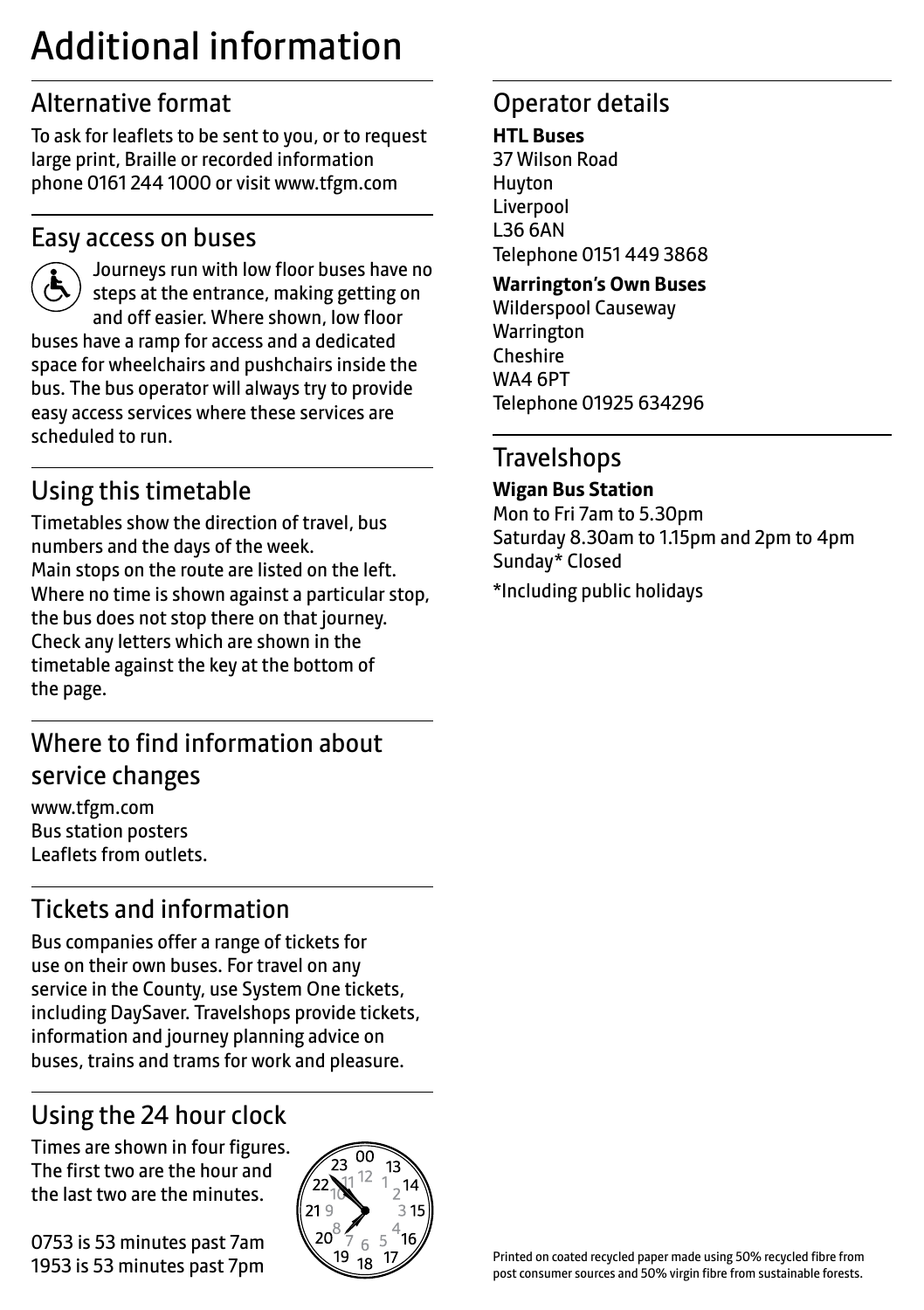# Ashton-in-Makerfield — Earlestown — Newton-le-Willows — Warrington 22 Ashton-in-Makerfield — Earlestown — Newton Community Hospital 602

### Mondays to Fridays

|                                    | 22   | 22                     | 22   | 22   |       | 22   | 22   | 22   | 22                           | 602  | 602  |
|------------------------------------|------|------------------------|------|------|-------|------|------|------|------------------------------|------|------|
| Ashton, Wigan Road                 |      | 0658a 0737b 0904b0947b |      |      |       |      |      |      | 1347b 1447b 1549b 1657b 2041 |      | 2241 |
| Ashton, Gerard Street arr          | 0705 | 0744                   | 0911 | 0954 |       | 1354 | 1454 | 1556 | 1704                         |      |      |
| Ashton, Gerard Street dep          | 0705 | 0747                   | 0912 | 0957 |       | 1357 | 1457 | 1559 | 1707                         |      |      |
| Downall Green, Rectory Road        | 0715 | 0757                   | 0922 | 1007 |       | 1407 | 1507 | 1609 | 1717                         |      |      |
| Garswood, Train Station            | 0718 | 0800                   | 0925 | 1010 |       | 1410 | 1510 | 1612 | 1720                         |      |      |
| <b>Haydock Industrial Estate</b>   | 0724 | 0807                   | 0931 | 1016 | and   | 1416 | 1516 | 1618 | 1726                         | 2050 | 2250 |
| Haydock, Piele Road                | 0726 | 0809                   | 0933 | 1018 | every | 1418 | 1518 | 1620 | 1728                         |      |      |
| Earlestown, Bus Station            | 0737 | 0821                   | 0945 | 1030 | hour  | 1430 | 1530 | 1632 | 1740                         | 2100 | 2300 |
| Newton Community Hospital          | 0742 | 0828                   | 0950 | 1035 | until | 1435 | 1535 | 1637 | 1745                         | 2107 | 2307 |
| Vulcan Village                     |      |                        | 0952 | 1037 |       | 1437 | 1537 | 1639 | 1747                         |      |      |
| Earlestown, Train Station          | 0747 |                        | 1000 | 1045 |       | 1445 | 1545 | 1647 | 1755                         |      |      |
| Newton, Train Station              | 0757 |                        | 1009 | 1054 |       | 1454 | 1555 | 1658 | 1802                         |      |      |
| Winwick, St Oswald Church          | 0804 |                        | 1014 | 1059 |       | 1459 | 1601 | 1706 | 1806                         |      |      |
| Winwick Road, Collegiate Institute | 0818 |                        | 1021 | 1106 |       | 1506 | 1609 | 1715 | 1812                         |      |      |
| Warrington, Interchange            | 0829 |                        | 1030 | 1115 |       | 1515 | 1619 | 1725 | 1819                         |      |      |

Bus 22 is run by Warrington's Own Buses

Bus 602 is run by HTL Buses

a – Starts from Gerard Street not Wigan Road then runs via Ashton Heath

b – From Wigan Road runs via Ashton Heath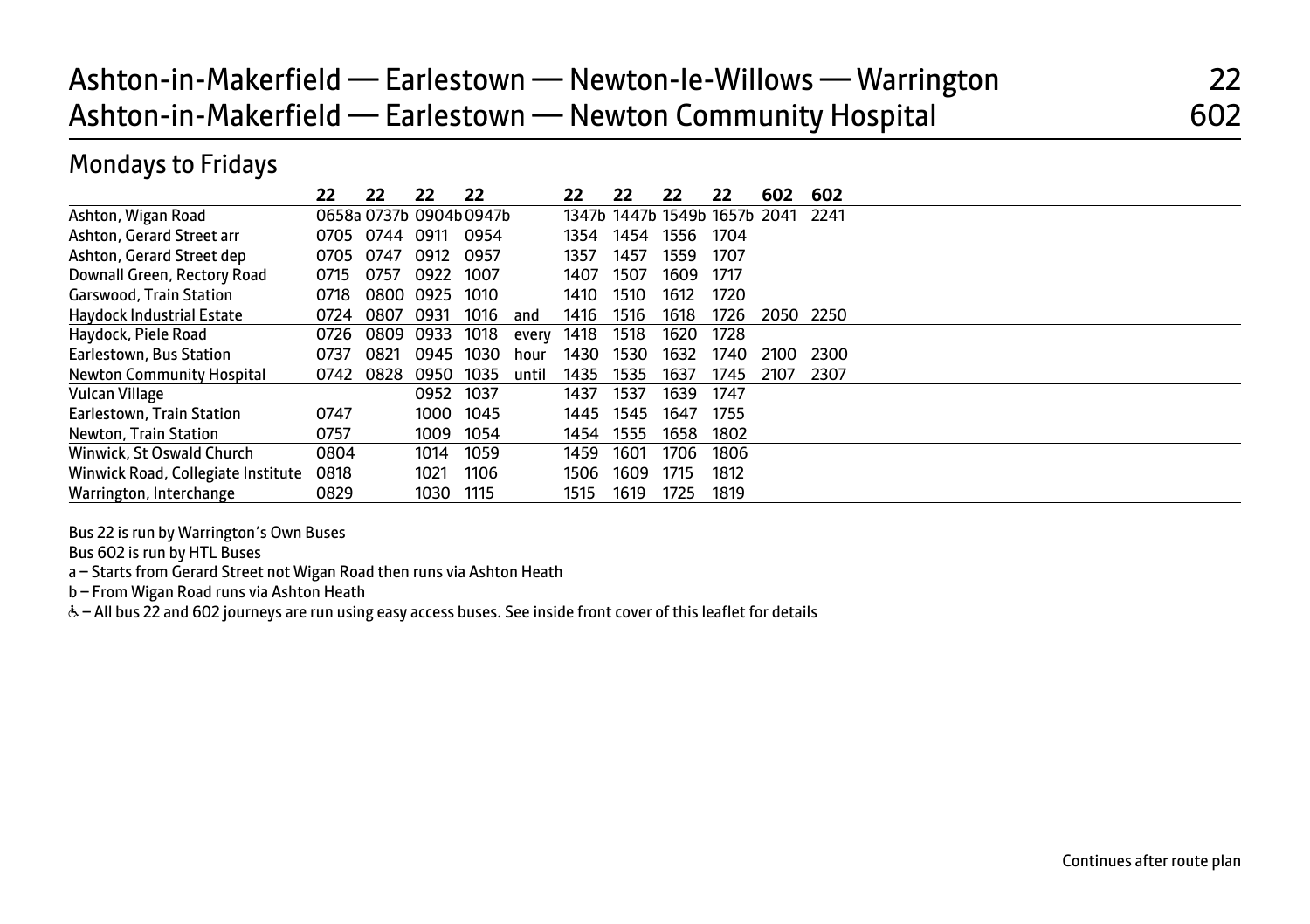

information published and to publish changes to information in a timely manner. In no event will Transport for Greater Manchester be liable for any loss that may arise from this information being inaccurate.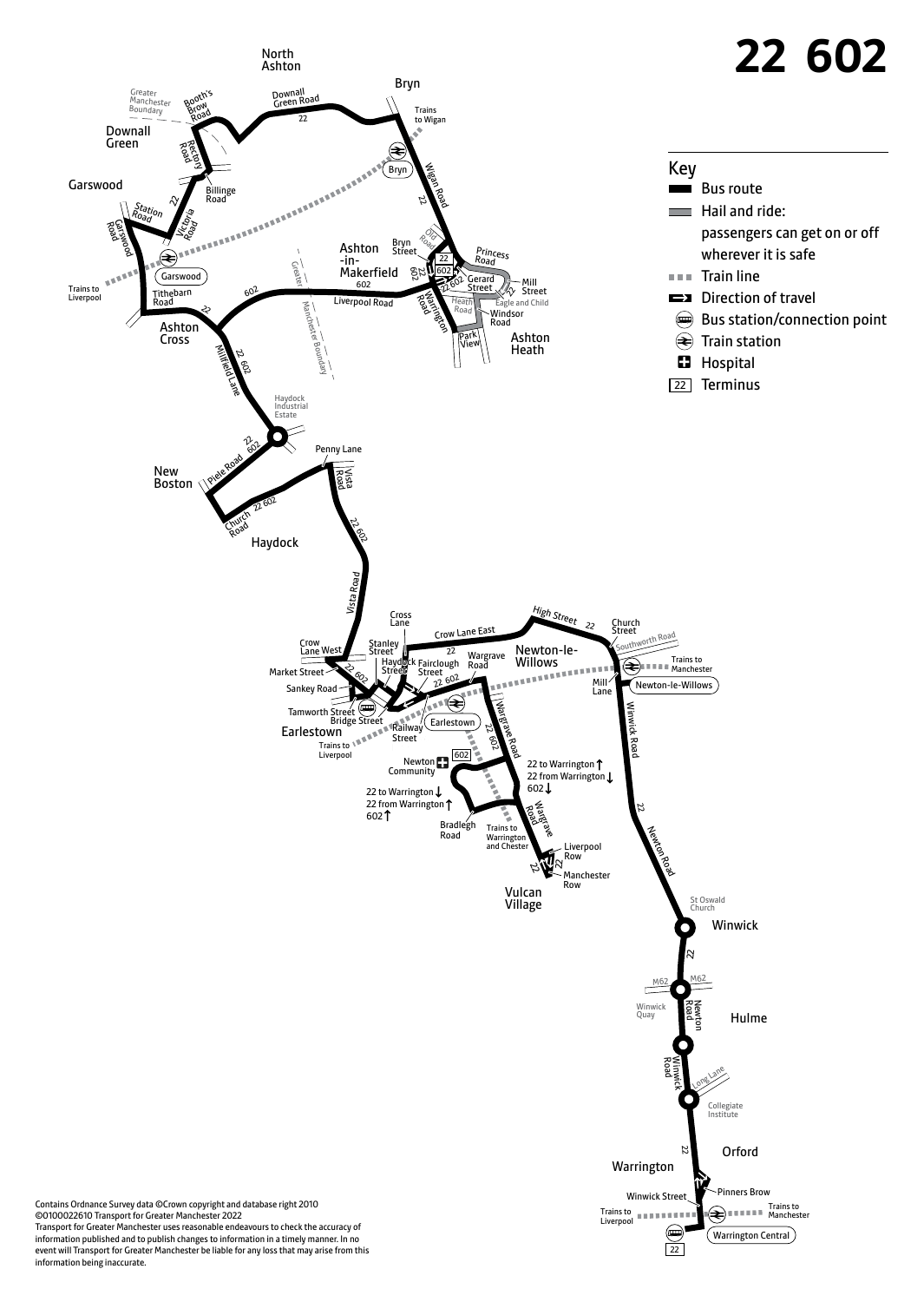|                                    | 22        | 22   | 22   | 22   |      | 22   | 22   | 22   | 22   | 22                                                               | 602  | 602       |
|------------------------------------|-----------|------|------|------|------|------|------|------|------|------------------------------------------------------------------|------|-----------|
| Ashton, Wigan Road                 |           |      |      |      |      |      |      |      |      | 0727b 0845b 0945b 1045b 1147b 1247b 1347b 1447b 1548b 1648b 2041 |      | 2241      |
| Ashton, Gerard Street arr          | 0734      | 0852 | 0952 | 1052 | 1154 | 1254 | 1354 | 1454 | 1555 | 1655                                                             |      |           |
| Ashton, Gerard Street dep          | 0739      | 0855 | 0955 | 1057 | 1157 | 1257 | 1357 | 1457 | 1557 | 1657                                                             |      |           |
| Downall Green, Rectory Road        | 0749      | 0905 | 1005 | 1107 | 1207 | 1307 | 1407 | 1507 | 1607 | 1707                                                             |      |           |
| Garswood, Train Station            | 0752      | 0908 | 1008 | 1110 | 1210 | 1310 | 1410 | 1510 | 1610 | 1710                                                             |      |           |
| <b>Haydock Industrial Estate</b>   | 0758      | 0914 | 1014 | 1116 | 1216 | 1316 | 1416 | 1516 | 1616 | 1716                                                             |      | 2050 2250 |
| Haydock, Piele Road                | 0800 0916 |      | 1016 | 1118 | 1218 | 1318 | 1418 | 1518 | 1618 | 1718                                                             |      |           |
| Earlestown, Bus Station            | 0812      | 0928 | 1028 | 1130 | 1230 | 1330 | 1430 | 1530 | 1630 | 1730                                                             | 2100 | 2300      |
| Newton Community Hospital          | 0817      | 0933 | 1033 | 1135 | 1235 | 1335 | 1435 | 1535 | 1635 | 1735                                                             | 2107 | 2307      |
| Vulcan Village                     |           | 0935 | 1035 | 1137 | 1237 | 1337 | 1437 | 1537 | 1637 | 1737                                                             |      |           |
| Earlestown, Train Station          | 0823      | 0944 | 1044 | 1145 | 1245 | 1345 | 1445 | 1545 | 1645 | 1745                                                             |      |           |
| Newton, Train Station              | 0832      | 0952 | 1052 | 1154 | 1254 | 1354 | 1454 | 1554 | 1654 | 1754                                                             |      |           |
| Winwick, St Oswald Church          | 0836      | 0957 | 1057 | 1159 | 1259 | 1359 | 1459 | 1559 | 1659 | 1758                                                             |      |           |
| Winwick Road, Collegiate Institute | 0842      | 1005 | 1105 | 1206 | 1306 | 1406 | 1506 | 1606 | 1706 | 1805                                                             |      |           |
| Warrington, Interchange            | 0850      | 1015 | 1115 | 1215 | 1315 | 1415 | 1515 | 1615 | 1715 | 1813                                                             |      |           |

### Sundays and public holidays (except Christmas and New Year period)

|                           | 602  | 602       | 602                 | 602  | 602  | 602            | 602       | -602           |  |
|---------------------------|------|-----------|---------------------|------|------|----------------|-----------|----------------|--|
| Ashton, Wigan Road        | 0841 | 1041      | 1241                | 1441 | 1641 | 1841           | 2041 2241 |                |  |
| Haydock Industrial Estate |      |           | 0850 1050 1250 1450 |      | 1650 | 1850 2050 2250 |           |                |  |
| Earlestown, Bus Station   |      | 0900 1100 | 1300                | 1500 | 1700 |                |           | 1900 2100 2300 |  |
| Newton Community Hospital | 0907 | 1107      | 1307                | 1507 | 1707 | 1907           | 2107      | 2307           |  |

Bus 22 does not run on Sundays or public holidays

For details of buses during the Christmas and New Year period, please phone 0161 244 1000

Bus 22 is run by Warrington's Own Buses

Bus 602 is run by HTL Buses

b – From Wigan Road runs via Ashton Heath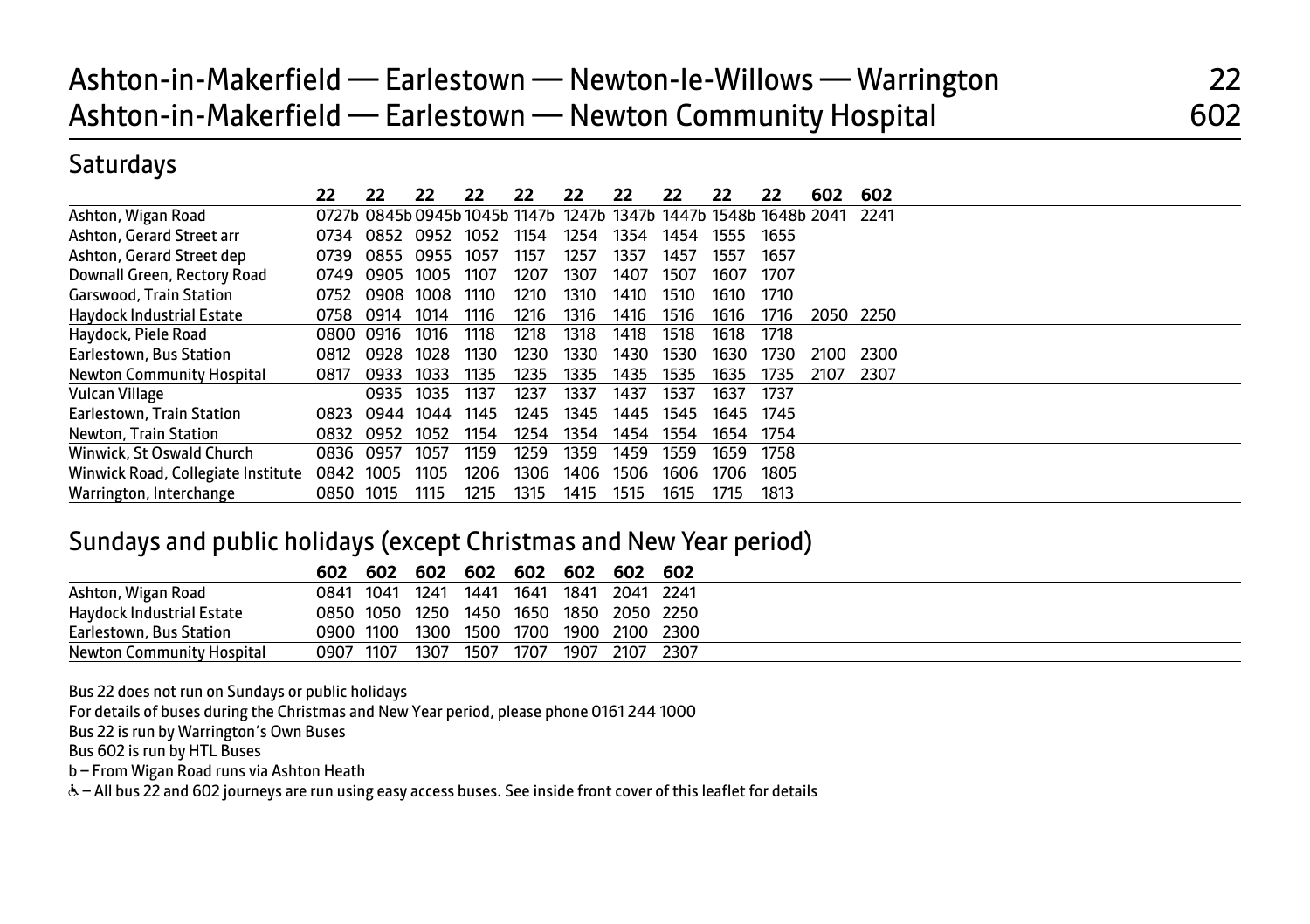# Warrington — Newton-le-Willows — Earlestown — Ashton-in-Makerfield 22 Newton Community Hospital — Earlestown — Ashton-in-Makerfield 602

### Mondays to Fridays

|                                    | 22   | 22        | 22        |       | 22   | 22   | 22   | 22    | 602  | 602  | 602  |
|------------------------------------|------|-----------|-----------|-------|------|------|------|-------|------|------|------|
| Warrington, Interchange            | 0633 |           | 0838      |       | 1338 | 1438 | 1538 | 1638  |      |      |      |
| Winwick Road, Collegiate Institute | 0638 |           | 0843      |       | 1343 | 1443 | 1544 | 1648  |      |      |      |
| Winwick, St Oswald Church          | 0644 |           | 0850      |       | 1350 | 1451 | 1553 | 1656  |      |      |      |
| Newton, Train Station              | 0648 |           | 0854      |       | 1354 | 1455 | 1559 | 1703  |      |      |      |
| Earlestown, Fairclough Street      | 0656 |           | 0902      |       | 1402 | 1504 | 1608 | 1712  |      |      |      |
| Vulcan Village                     |      |           | 0908      | and   | 1408 | 1510 | 1614 | 1718  |      |      |      |
| Newton Community Hospital          | 0701 | 0828      | 0911      | every | 1411 | 1513 | 1617 | 1721  | 1909 | 2109 | 2309 |
| Earlestown, Bus Station            | 0708 | 0835      | 0918      | hour  | 1418 | 1520 | 1624 | 1728  | 1914 | 2114 | 2314 |
| Haydock, Piele Road                | 0716 |           | 0843 0926 | until | 1426 | 1528 | 1634 | 1736  |      |      |      |
| Haydock Industrial Estate          | 0718 | 0845 0928 |           |       | 1428 | 1530 | 1636 | 1738  | 1923 | 2123 | 2323 |
| <b>Garswood, Train Station</b>     | 0725 | 0852 0935 |           |       | 1435 | 1537 | 1643 | 1745  |      |      |      |
| Downall Green, Rectory Road        | 0730 | 0857      | 0940      |       | 1440 | 1542 | 1648 | 1750  |      |      |      |
| Ashton, Wigan Road                 | 0737 | 0904 0947 |           |       | 1447 | 1549 | 1657 | 1757b | 1933 | 2133 | 2333 |
| Ashton, Gerard Street              |      |           |           |       |      |      |      | 1804  |      |      |      |

Bus 22 is run by Warrington's Own Buses.

Bus 602 is run by HTL Buses

b – From Wigan Road runs via Ashton Heath